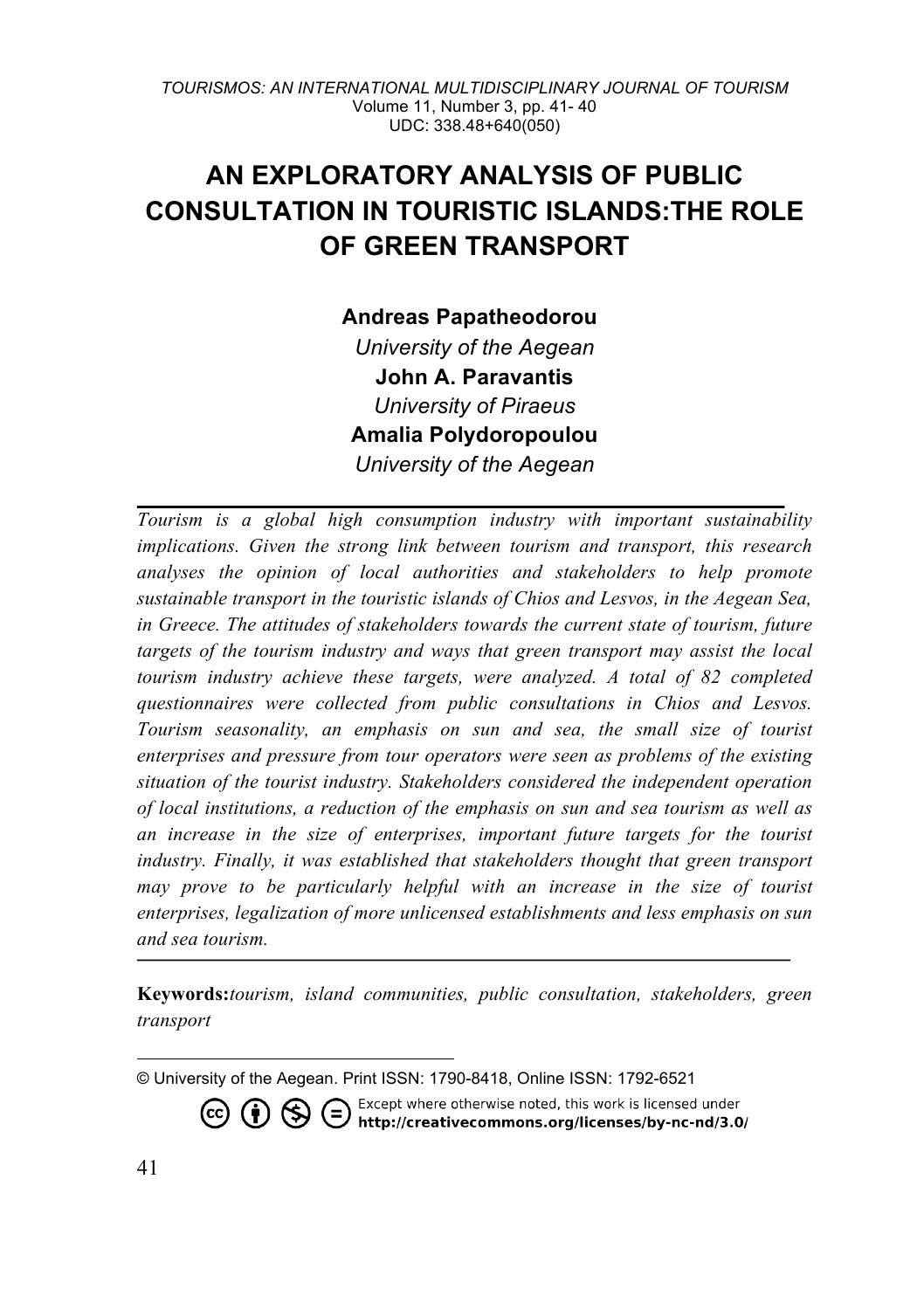## **INTRODUCTION**

In this age of sustainable development, a few important facts come to mind when one considers tourism within its social, economic and environmental setting (Patterson, Niccolucci & Bastianoni, 2007). Firstly, tourism is the world's largest industry so it has a large footprint globally. Secondly, it is oftentimes rich tourists travelling to poor (or poorer) countries (same source), so, on a per capita basis, tourists typically consume more than the host community. As a result, the local impact of tourists is disproportionately large. Thirdly, due to the large influx of tourists, many destinations operate at sustainability below the global average.

These considerations underscore the importance of tourism especially for touristic islands that oftentimes play an important role in economic development. Island communities are caught in a dilemma: they are often incapable of autonomously developing comprehensive plans for environmental protection and tourism development yet they are, at the same time, increasingly anxious to preserve their identity, environment as well as natural and cultural wealth. This is definitely the case with many touristic islands such as those in Greece.

On the other hand, tourism is closely intertwined with transport. Tourism transport contributes 94% of the energy used in tourism, with road transport and aviation being the most developing and most polluting transport sectors (Woodcock et al., 2007).

Given this strong link between tourism and transport, this research documents and analyses the opinion of local authorities and stakeholders to help promote sustainable (green) transport in the touristic islands of Chios and Lesvos, in the Aegean sea in Greece. The rest of the paper includes a literature review, a methodology with specific research questions, results and conclusions.

## **Literature review**

Given the aim of this research, five things are carried out in this literature review: (1) important characteristics of the tourism industry are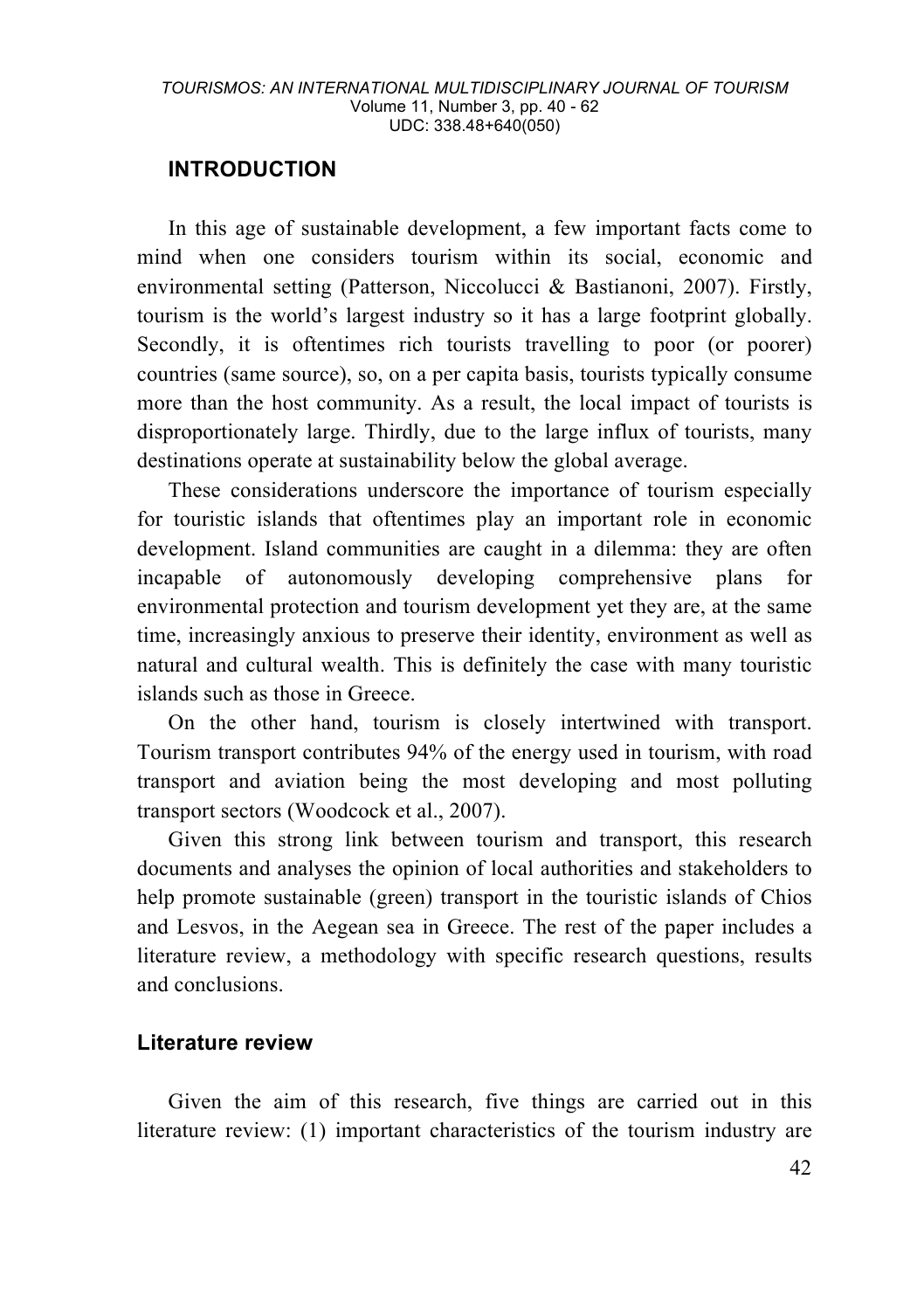delineated (a necessary precursor to the rest of the items carried out); (2) important characteristics of small touristic islands are presented; (3) green transport is defined in relevance to the rest of the economy and tourism; (4) the importance of stakeholders in solving conflict and creating synergies is pointed out; and (5) policies in the field of tourism are discussed. The overall goal of literature review is to pinpoint knowledge gaps that may be synthesized into specific research questions that this work may address.

Tourism is a global high consumption industry with important sustainability implications for most popular destinations (Patterson, Niccolucci & Bastianoni, 2007). Tourism's ramifications are wide ranging, impacting socio-economic life, culture and the environment. Most importantly, tourism presents a unique opportunity for viable economic and social development in many destination areas (Mathieson & Wall, 1982; Murphy, 1985). Compared to other destinations, islands are geographically isolated and lack of capital is an issue for many islanders (Enoch & Waren, 2008). In the case of touristic islands, tourism constitutes an important component of insular transport as well as an important source of income for local societies. The problem is that island communities are keen both on (a) preserving their identity, natural and cultural wealth as well as (b) forging a unique identity into a competitive product that may be exported globally. This is where sustainable (or green) transport enters the picture.

Of the numerous definitions of sustainability, the authors of this work prefer to think of it as economic development that secures a satisfactory quality of life (QoL) for the current generation within the carrying capacity of the environment (by respecting the constraints imposed by the limited availability of natural resources, future generations are assured of equivalent development opportunities). Sustainable and green transport refers to transportation systems that are built and operate in a sustainable manner. Green transport is seen as an appropriate means of achieving the twin goals of making tourism overall more sustainable as well as helping the economy of destinations. Clearly, both of these goals are very pertinent to touristic islands that place a high value on their environment and natural resources and are located in countries hit by the economic crisis.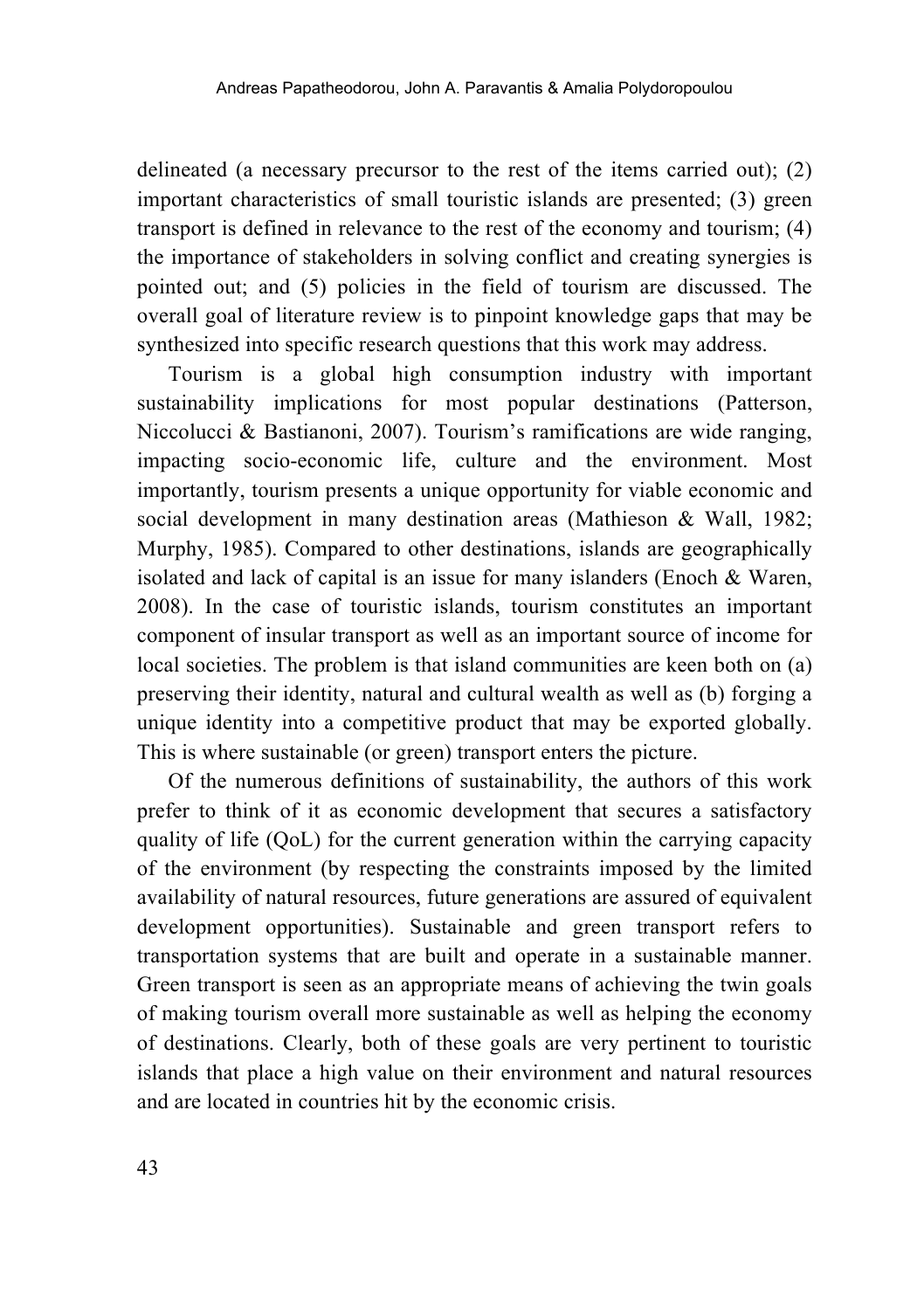This special significance that tourism has gained in the economic reconstruction of many regions or even countries has attracted the interest of various institutions and organizations at a national, regional or local level (Marinakos & Papatheodorou, 2009). The large number of tourism enterprises (including accommodation, transport, dining and entertainment), particularly in countries with developed tourism, constitute important partners on issues of social dialogue on the topic of tourism development through the professional associations which represent them. In many countries, including Greece, private enterprises operate as official spokespersons with the state (through official and unofficial channels) and influence the formation and implementation of tourism policies.

The tourism industry is oftentimes turned into a field of conflict and opposition over the structural problems faced in tourism development, in particular among stakeholder groups such as public authorities and the private sector that oftentimes pursue their own agenda (Marinakos & Papatheodorou, 2009). At the same time, tourism is an important crosssectorial economic activity in many destinations and may also become a field of synergies among the agencies involved in the tourism development process. This is how stakeholders enter the picture and assume an important role in outlining future directions for the tourist industry.

The literature indicates that stakeholder participation and public involvement generates many benefits and is a central component of integrated environmental management, bringing together diverse societal groups in generating support for the implementation of sustainable policies such as green transport (Margerum, 1999; Reed, 2008). Although very little has been published on stakeholder attitudes towards green transport in tourism, it is noted that the attitudes and beliefs of stakeholders may be assessed with consultation events. These also promote the support of local authorities for sustainable transport policies and help synthesize guidelines for the successful implementation of green transport measures in touristic island communities.

What is the state of the art in policies in the field of tourism? Although tourism may be a desirable option for touristic islands, it should be developed on the basis of a strategic action plan. The plan for tourism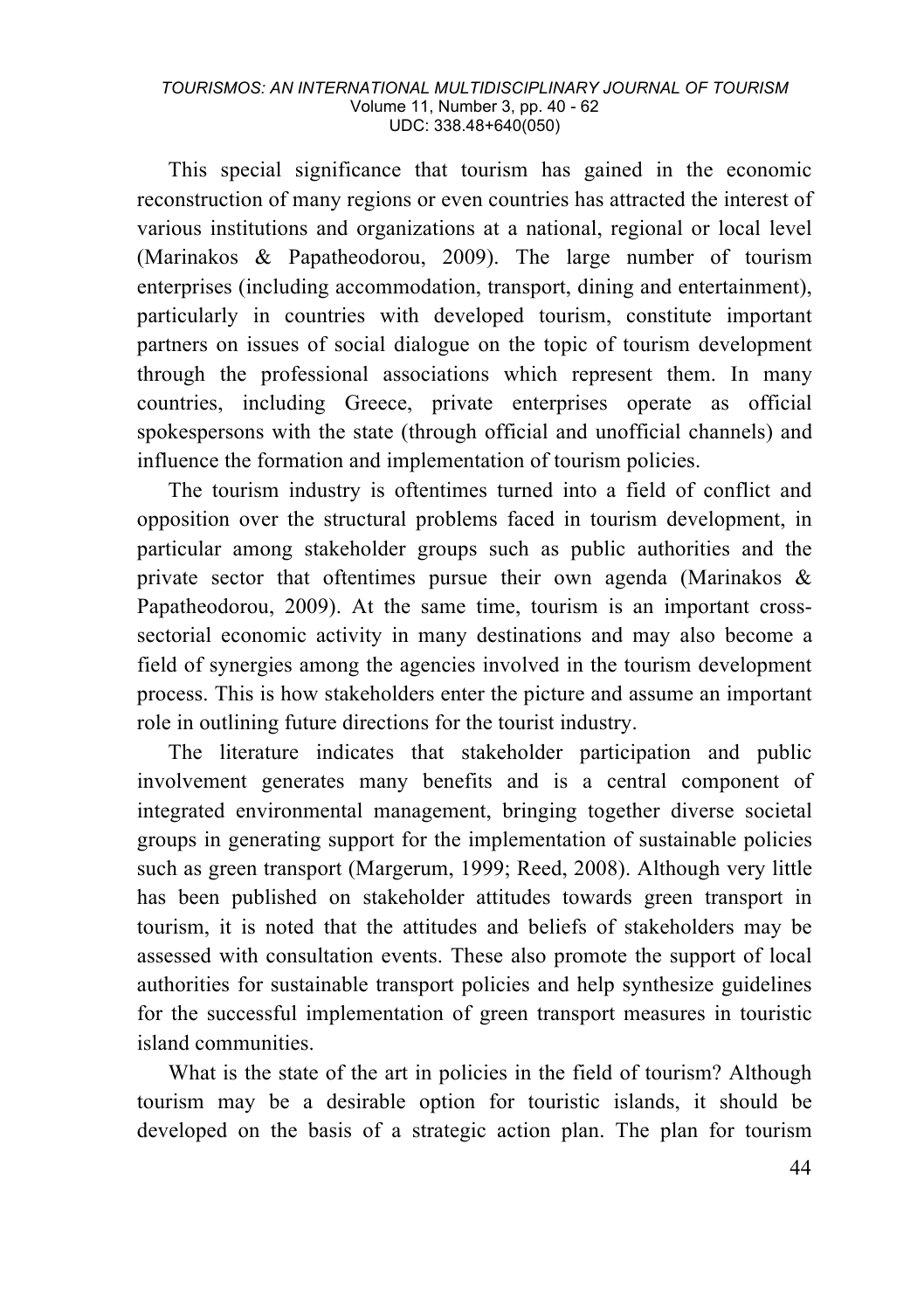development in destination areas will have to take into consideration and balance the unique structural problems which arise during the tourism development process on the one hand, and the conflicting opinions of the stakeholders on the other (Marinakos & Papatheodorou, 2009). Moreover, the complexity of the tourism phenomenon demands that tourism policy should be applied at a national, regional and local level and that it should be part of a broader industrial, social, environmental and cultural policy. Attard (2005) points out that transport policies in island states, have so far escaped the attention of the research community. Like many touristic islands, island states are unique in terms of geography, economic development and varying degrees of government. In such islands, society, culture, and local politics influence decisions. Coleman (2000) suggests that local authorities need to continue on the green transport path with awareness efforts, although he points out that this is likely to be a lengthy process with a slow return. On a pessimistic note, he argues that the widespread implementation of green commuter plans is unlikely unless national legislation requires it. Interestingly, he suggests that targeting (large) businesses in urban and suburban locations may be a sensible short term way forward.

## **METHODOLOGY**

Literature review findings may be synthesizes into the following research questions that could be answered by analyzing the responses of stakeholders in the islands of Chios and Lesvos:

1. What are the attitudes of respondents towards (a) the current state of tourism in these islands, (b) future targets of the tourism industry and (c) ways that green transport may assist the local island tourism industry?

2. Are there any differences in the attitudes of stakeholders between the two islands and among professions (especially public versus private employees) for matters (a), (b) and (c) of the previous question?

3. Based on the responses to the previous questions, how should green transport measures target the most pressing issues raised by local tourism stakeholders more efficiently?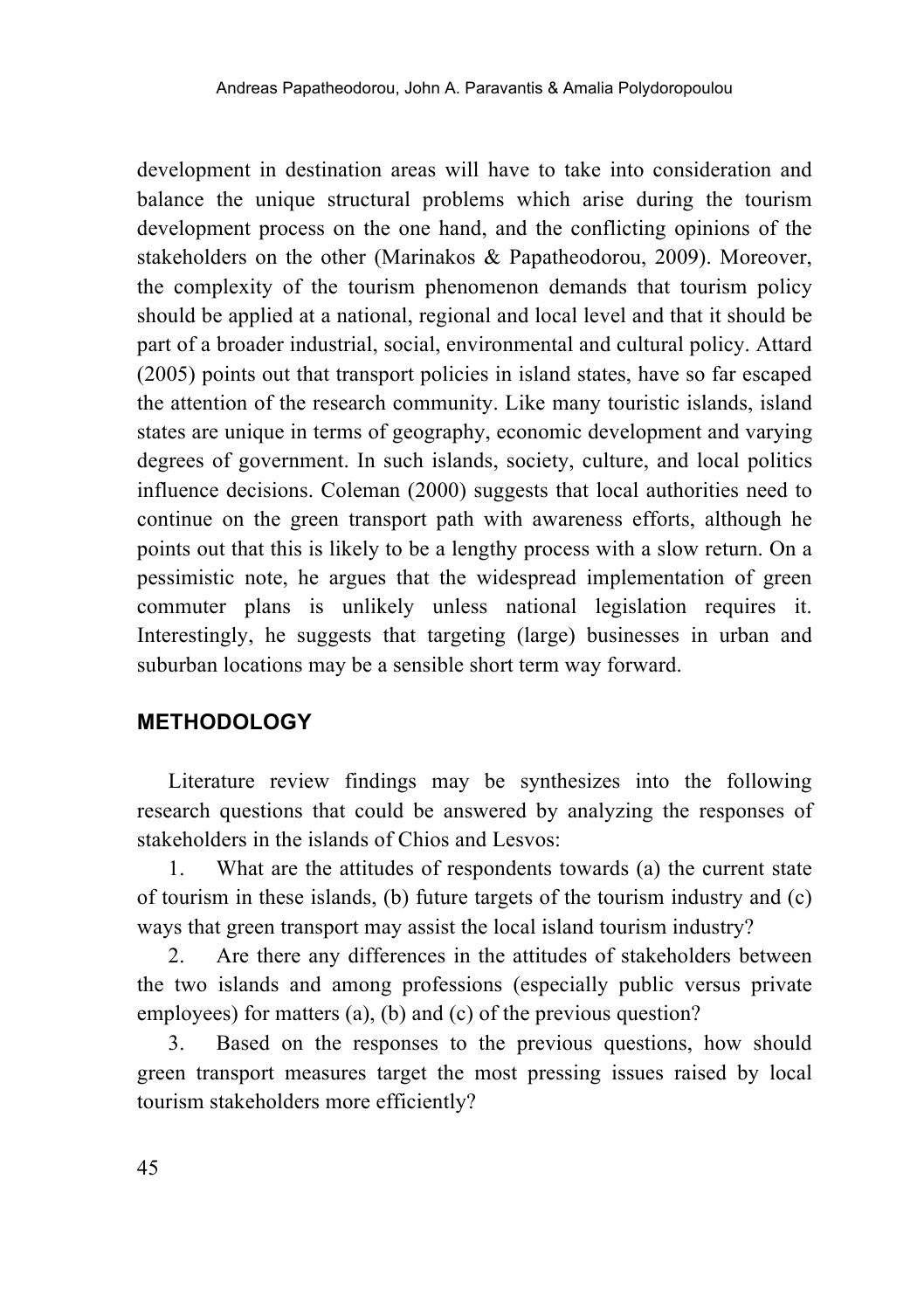Three public meetings, the oldest and simplest form of public participation, were carried out in the Aegean Islands of Chios and Lesvos, in Greece, in order to explore: major issues faced by these islands with respect to the tourism industry. The following parties were invited to these public meetings: community groups; religious groups; business organizations; public authorities; utilities and sundry cross-sectoral groups such as trade unions. These parties were presented with a questionnaire on tourism and green transport right after the main consultation event.

The questionnaire was structured in three sections: The first section captured the perception of respondents on the current state of tourism. The second section reflected the thoughts and beliefs towards future targets of the islands in terms of tourism development. Finally, the third section focused on the impact and role that green transport may play in achieving the targets set at the previous set of questions. The questionnaire concluded with some biographical characteristics of each respondent.

The questionnaire contained 5-level Likert-scaled items addressing: (1) the seasonality of the tourism product; (2) emphasis on sea and sun tourism; (3) alternative and special interest forms of tourism; (4) the quality of tourism services; (5) the size of tourism enterprises; (6) the practices of tour operators (TO); (7) unlicensed tourism accommodation establishments; (8) and the cooperation between local and national stakeholders. Specific Likert items are shown in Tables 1, 2 and 3.

## **RESULTS**

A total of 82 completed questionnaires were collected: 65 from two public consultations in Chios (considered to be the more significant island of the two, touristically) and 17 from one public consultation in Lesvos. Data from the two public consultations in Chios were pooled on the reasonable assumption that audiences in these two events shared local attitudes. A little under two thirds of the participating stakeholders were male, with public servants being twice as many as freelancing professionals. Unfortunately, socioeconomic data contained many missing observations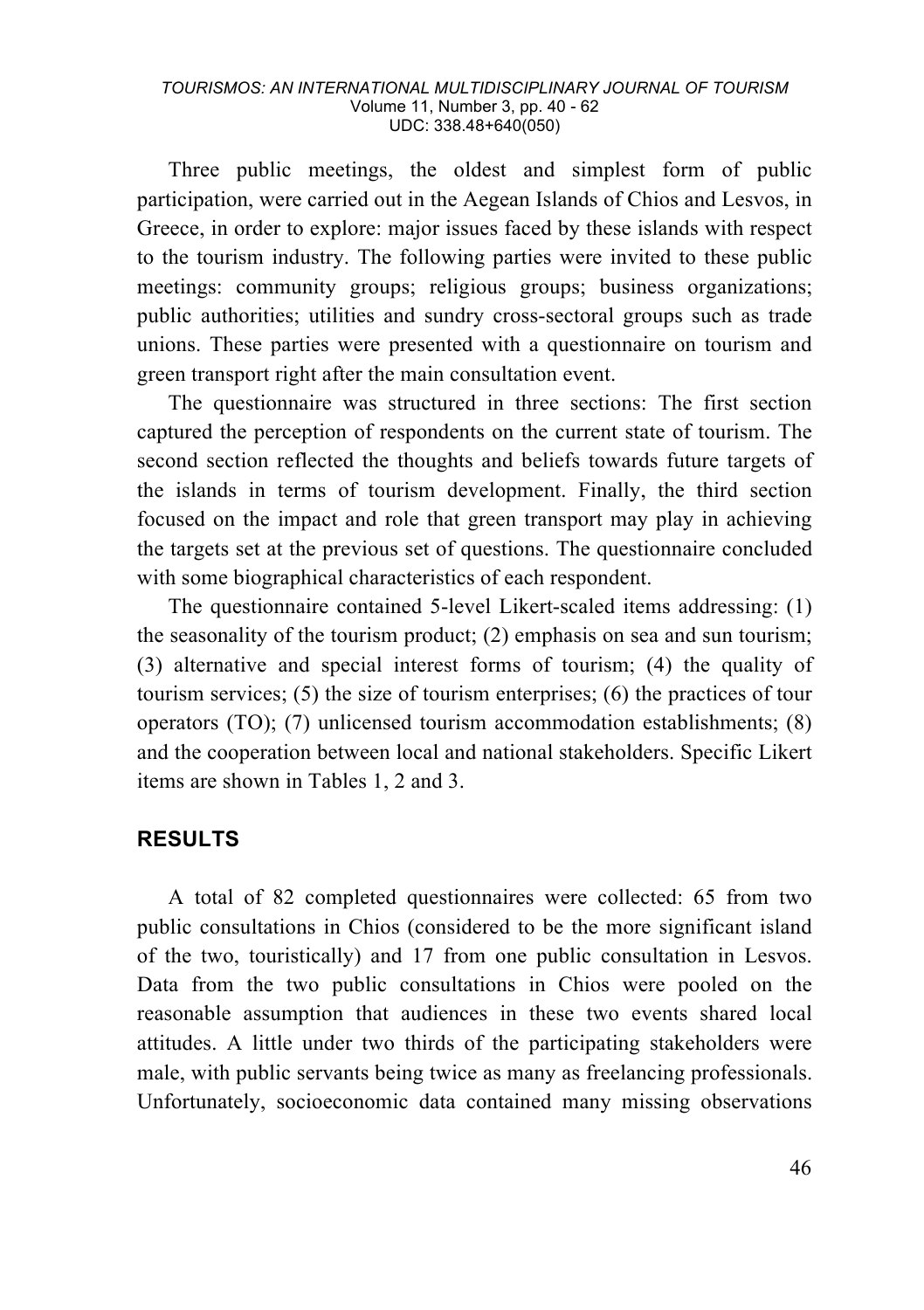and were thus disregarded for the rest of the analysis, shifting the focus on Likert scale responses.

To address research question 1a, the average value of responses on the current situation of the tourism industry is graphed in Figure 1. Respondents agreed, in decreasing order of preference, that: regional and national authorities cooperate harmoniously (average score of 3.74 out of 5); tourism services are of high quality (3.67); alternative and special interest forms of tourism are supported (3.11); tour operators pressure tourist enterprises for more choice (2.82) and services of higher quality (2.78); unlicensed establishments are a problem (2.52); tour operators pressure tourist enterprises for cheaper prices (2.16); most tourist enterprises are small (2.02); there is emphasis on sun  $\&$  sea tourism (1.90); there is seasonality in tourism (1.52).

To address research question 2a, independent sample t-tests were used to test the hypothesis of equality of average responses between the two islands and the corresponding p-values are shown in the rightmost column of Table 1a (where the proper type of t-test was determined with Levene's test for homogeneity of variances). It is noted that average responses were identical between the two islands with the exception of a statistically significant difference (at a 99% confidence level) in the sun and sea item: apparently Lesvos stakeholders felt more strongly that tourism presently puts an emphasis on such sun and sea activities. Average responses between the two sexes were tested with similar t-tests and were found to be statistically different  $(p=0.0412)$  only in the case of current state of tourism offering high quality services, with male scoring higher than female stakeholders (detailed results not shown).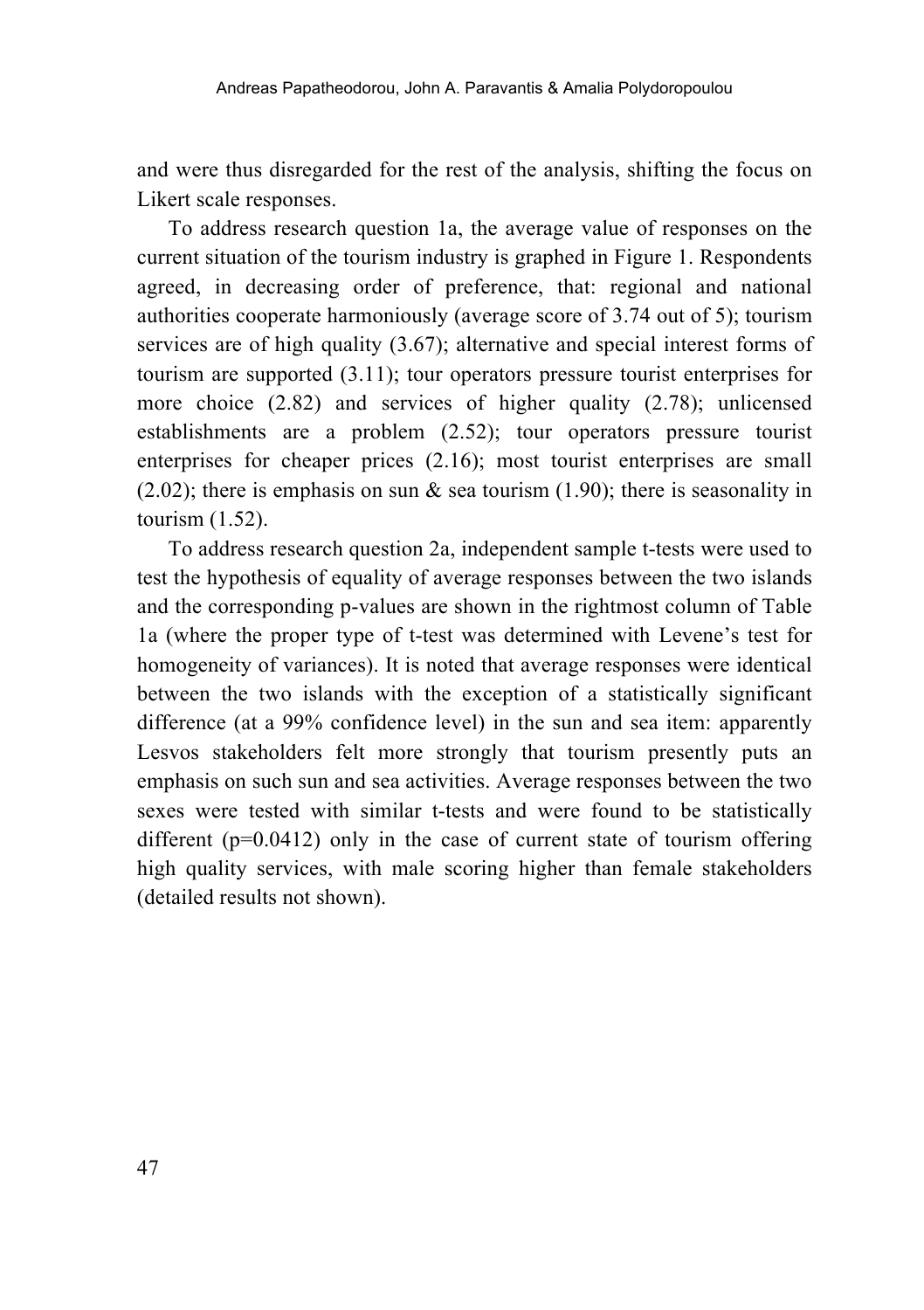

**Figure 1.** Average value of "current state" responses for both islands

Average responses broken down by profession are shown in Table 1b and indicate that most responses were more or less the same among the different profession groups with a few exception: public servants and freelance professionals seemed to believe more strongly that support for alternative tourism is offered by the current state of the industry at a 90% confidence level, indicated by one way ANOVA (shown at the rightmost column of the table) and accompanying Bonferoni multiple comparison tests (not shown); students and public servants believed more strongly that touristic enterprises are too small (at a 95% confidence level); and, as expected perhaps, private employees did not really believe that unlicensed enterprises present a problem, in stark contradiction to what was thought by public servants (at an 80% confidence level approximately).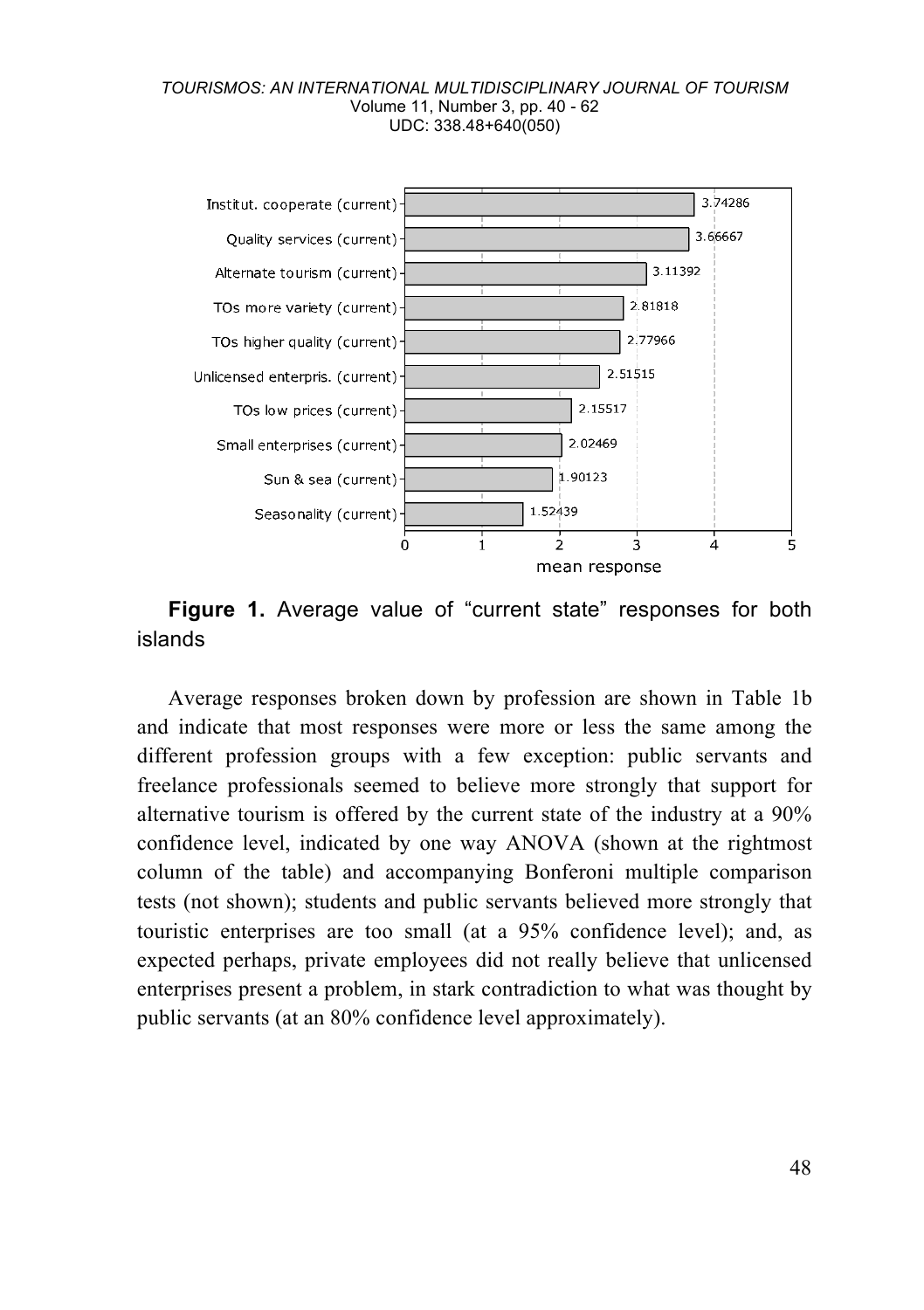## Andreas Papatheodorou, John A. Paravantis & Amalia Polydoropoulou

**Table 1a.** Average responses to items describing the current state of the tourism sector broken down by island (t-tests are appropriate independent sample after testing for homogeneity of variances)

| Itemdescription                                                          | <b>Chios</b> | <b>Lesvos</b> | t-test    |
|--------------------------------------------------------------------------|--------------|---------------|-----------|
|                                                                          | average      | average       | p-value   |
| current state of tourism characterized by seasonality                    | 1.523        | 1.529         | 0.9710    |
| current state of tourism places emphasis on sun & sea                    | 1.781        | 2.353         | $0.0046*$ |
| current state of tourism supports alternative tourism                    | 3.097        | 3.177         | 0.7574    |
| current state of tourism offers high quality services                    | 3.629        | 3.813         | 0.3866    |
| most current enterprises are small                                       | 2.078        | 1.824         | 0.1533    |
| currently, tour operators (TOs) pressure enterprises for reduced prices  | 2.196        | 2.000         | 0.4950    |
| currently, TOs pressure enterprises for higher quality                   | 2.813        | 2.636         | 0.5411    |
| currently, TOs pressure enterprises for more variety of offered services | 2.864        | 2.636         | 0.4278    |
| unlicensed enterprises are currently a problem                           | 2.482        | 2.700         | 0.5003    |
| currently, local $\&$ national institutions cooperate harmoniously       | 3.714        | 3.857         | 0.5972    |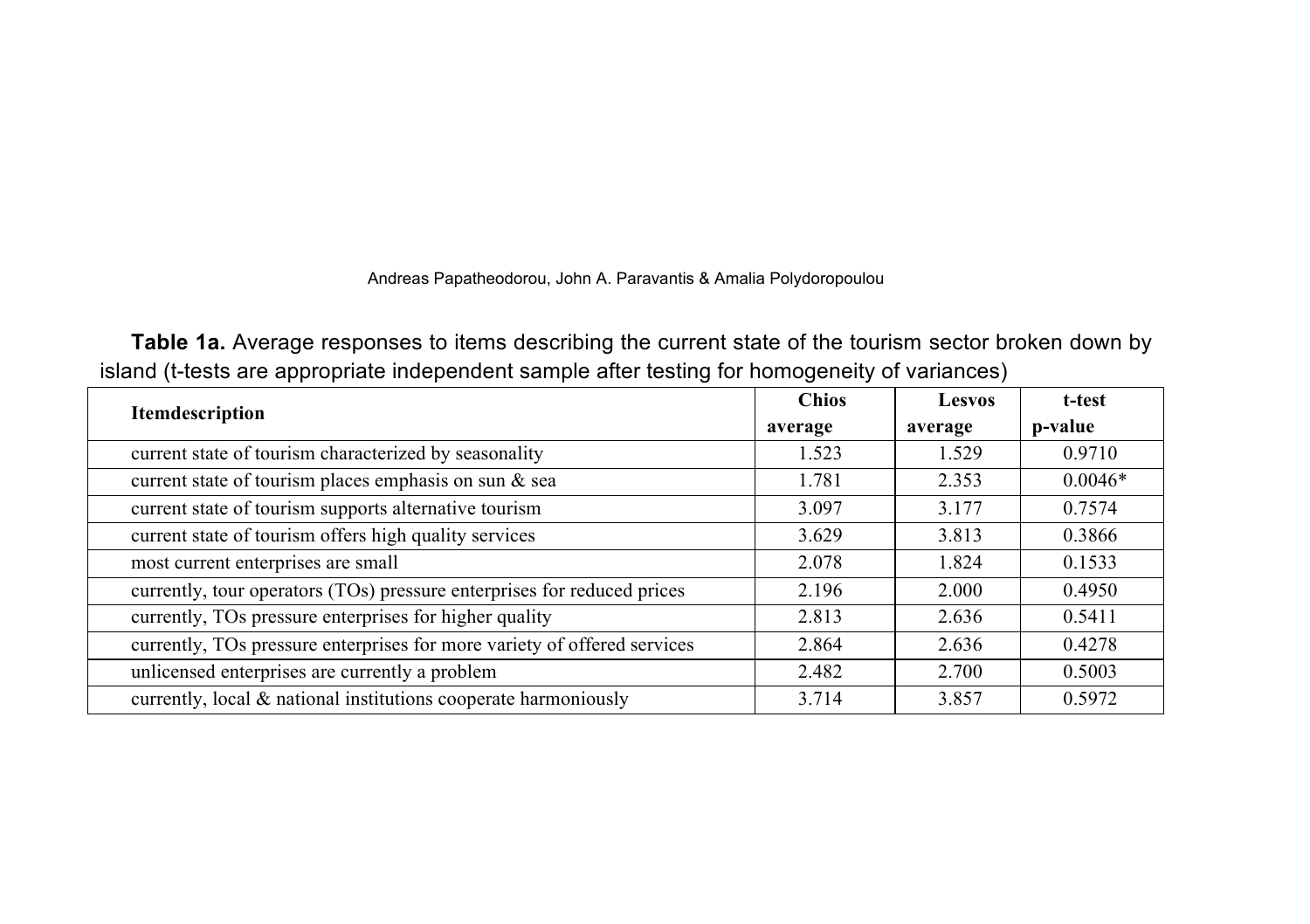Table 1b. Average responses to items describing the current state of the tourism sector broken down by profession

| <b>Variabledescription</b>                                          | public<br>servant | private<br>employee | freelance | student | <b>ANOVA</b><br><b>F-test</b><br>p-value |
|---------------------------------------------------------------------|-------------------|---------------------|-----------|---------|------------------------------------------|
| current state of tourism characterized by seasonality               | 1.333             | 1.667               | 1.545     | 1.667   | 0.157                                    |
| current state of tourism places emphasis on sun $\&$ sea            | 1.952             | 2.000               | 2.000     | 1.783   | 0.811                                    |
| current state of tourism supports alternative tourism               | 3.429             | 2.000               | 3.182     | 3.087   | 0.100                                    |
| current state of tourism offers high quality services               | 3.762             | 4.000               | 4.000     | 3.476   | 0.160                                    |
| most current enterprises are small                                  | 2.095             | 1.667               | 1.545     | 2.261   | $0.013*$                                 |
| currently, tour operators $(TOs)$<br>for<br>enterprises<br>pressure | 2.067             | 2.333               | 2.333     | 2.364   | 0.816                                    |
| reduced prices                                                      |                   |                     |           |         |                                          |
| currently, TOs pressure enterprises for higher quality              | 2.571             | 2.333               | 2.889     | 2.923   | 0.453                                    |
| currently, TOs pressure enterprises for more variety of offered     | 2.667             | 3.000               | 3.000     | 2.769   | 0.767                                    |
| services                                                            |                   |                     |           |         |                                          |
| unlicensed enterprises are currently a problem                      | 2.625             | 1.500               | 2.125     | 2.579   | 0.208                                    |
| currently, local $\&$ national institutions cooperate harmoniously  | 3.737             | 4.667               | 4.200     | 3.444   | 0.063                                    |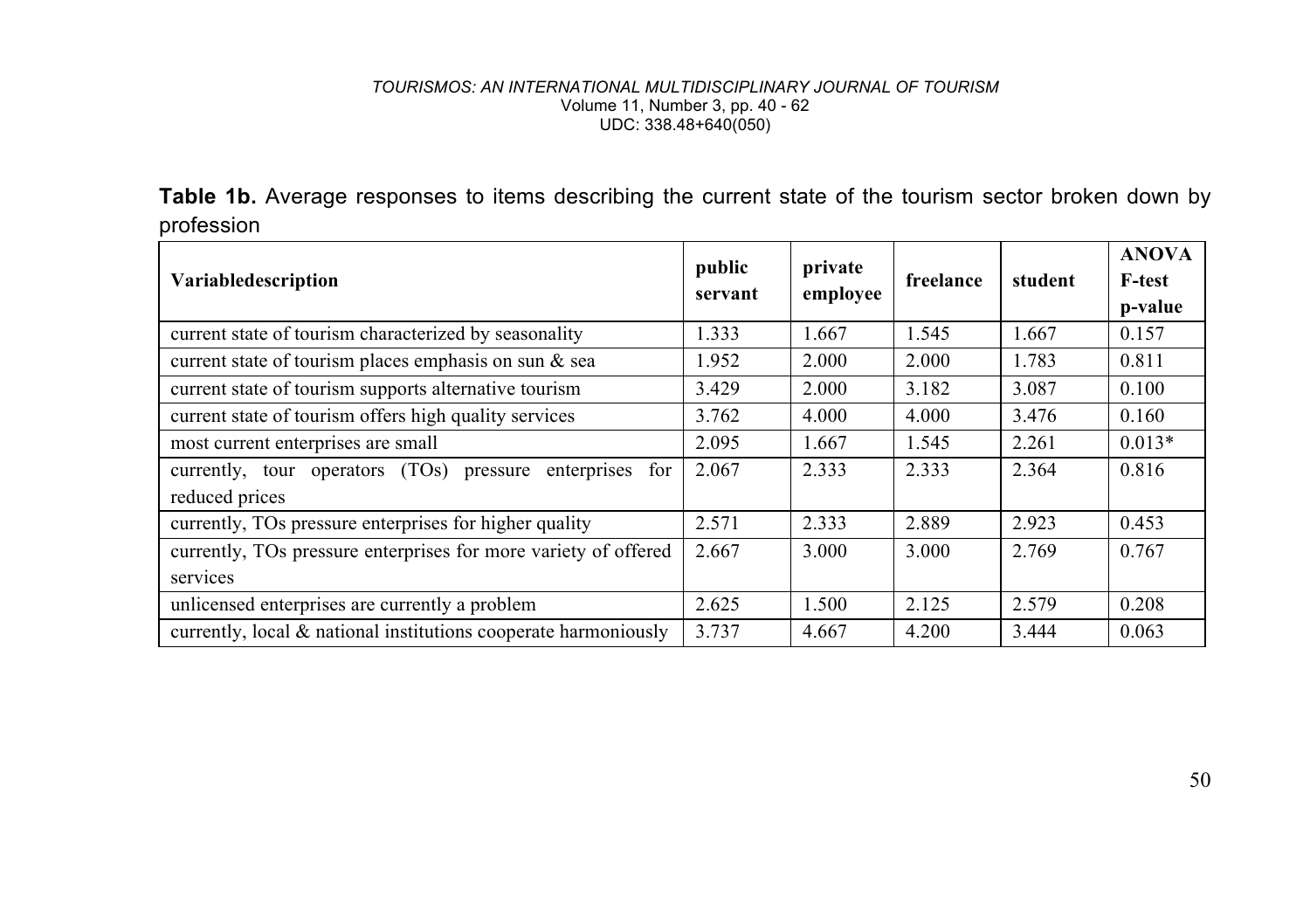To address research question 1b on the future targets of the tourism industry, depicted in Figure 2, respondents on the average agreed, in decreasing order of preference, that: regional and national authorities should operate independently (average score of 2.95 out of 5); there should be less emphasis on sun  $\&$  sea tourism (2.94); tourist enterprises should become bigger (2.87); tourism enterprises should form clusters (2.37); tourism enterprises should become less dependent on tour operators (2.10); more licensing incentives should be given to unlicensed establishments (1.83); unlicensed establishments should be subjected to more control (1.81); more emphasis should be afforded to alternative and special interest tourism (1.38); and tourism services should be of higher quality (1.32).



## **Figure 2.** Average value of "future target" responses for both islands

51 As for research question 2b, as tabulated in Table 2a, there was statistically significant difference between the two islands in three items: Chios stakeholders were keener on less sun & sea; Lesvos stakeholders were more intent on quality; and Chios stakeholders desired less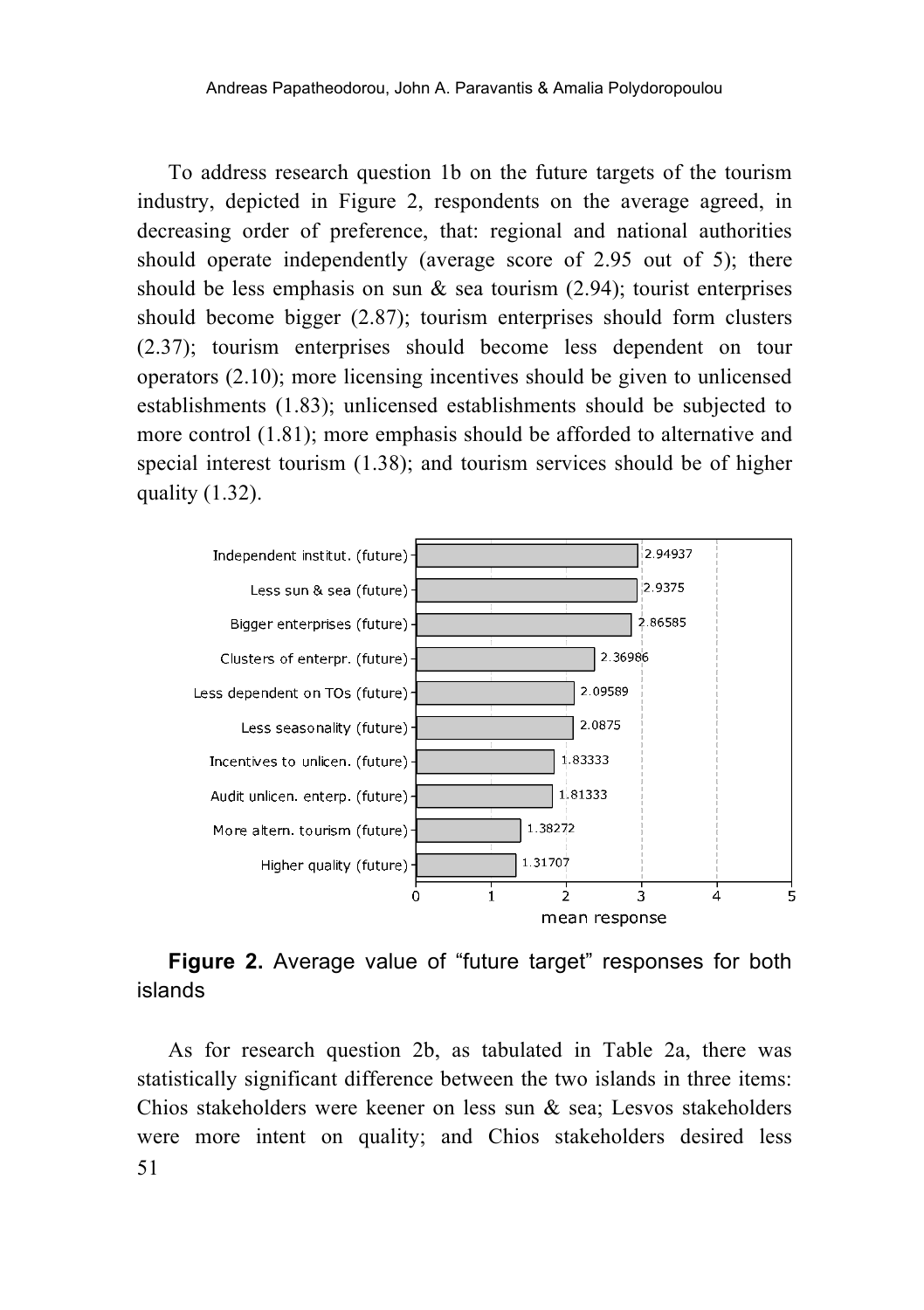dependence on tour operators more strongly. As before, average responses between the two sexes were tested with similar t-tests and were found to be statistically very different (p=0.0006) only in the case of improved quality of services, with female scoring higher than male stakeholders (detailed results not shown).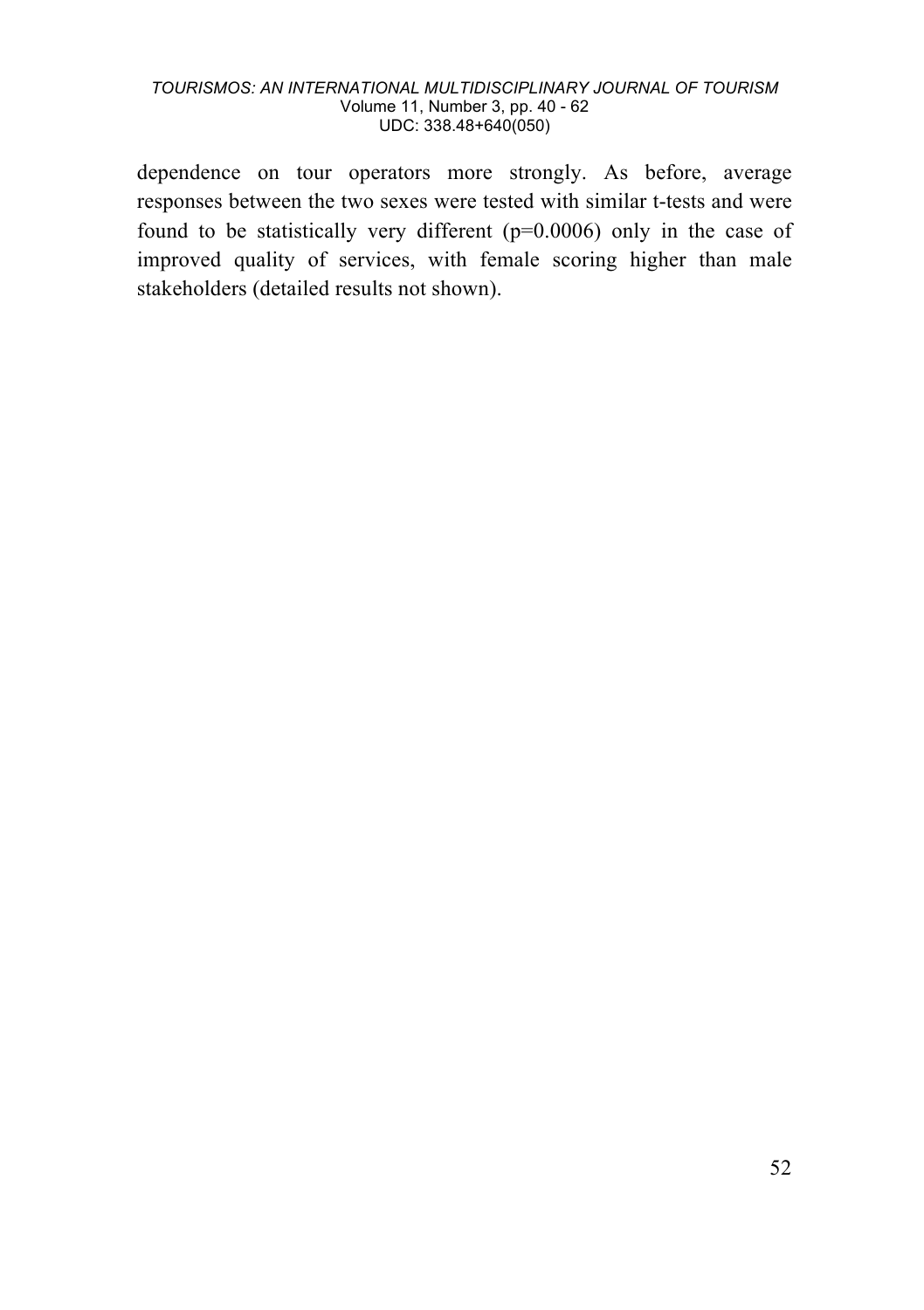Andreas Papatheodorou, John A. Paravantis & Amalia Polydoropoulou

**Table 2a.** Average responses to items describing alternative future targets of the tourism industry broken down by island (t-tests are appropriate independent sample after testing for homogeneity of variances)

| Itemdescription                                       | <b>Chios</b> | Lesvos  | t-test    |
|-------------------------------------------------------|--------------|---------|-----------|
|                                                       | average      | average | p-value   |
| reduce seasonality                                    | 2.125        | 1.938   | 0.5385    |
| reduce emphasis on sun & sea                          | 3.063        | 2.438   | $0.0299*$ |
| offer more alternative tourism                        | 1.391        | 1.353   | 0.7796    |
| improve quality of services                           | 1.246        | 1.588   | $0.0065*$ |
| increase size of enterprises                          | 2.877        | 2.824   | 0.8649    |
| create clusters of enterprises                        | 2.414        | 2.200   | 0.4904    |
| reduce dependence on tour operators (TO)              | 2.207        | 1.667   | $0.0407*$ |
| provide unlicensed enterprises with incentives        | 1.793        | 2.000   | 0.2716    |
| intensify auditing of unlicensed enterprises          | 1.754        | 2.071   | 0.2009    |
| operate local and national institutions independently | 2.953        | 2.933   | 0.9581    |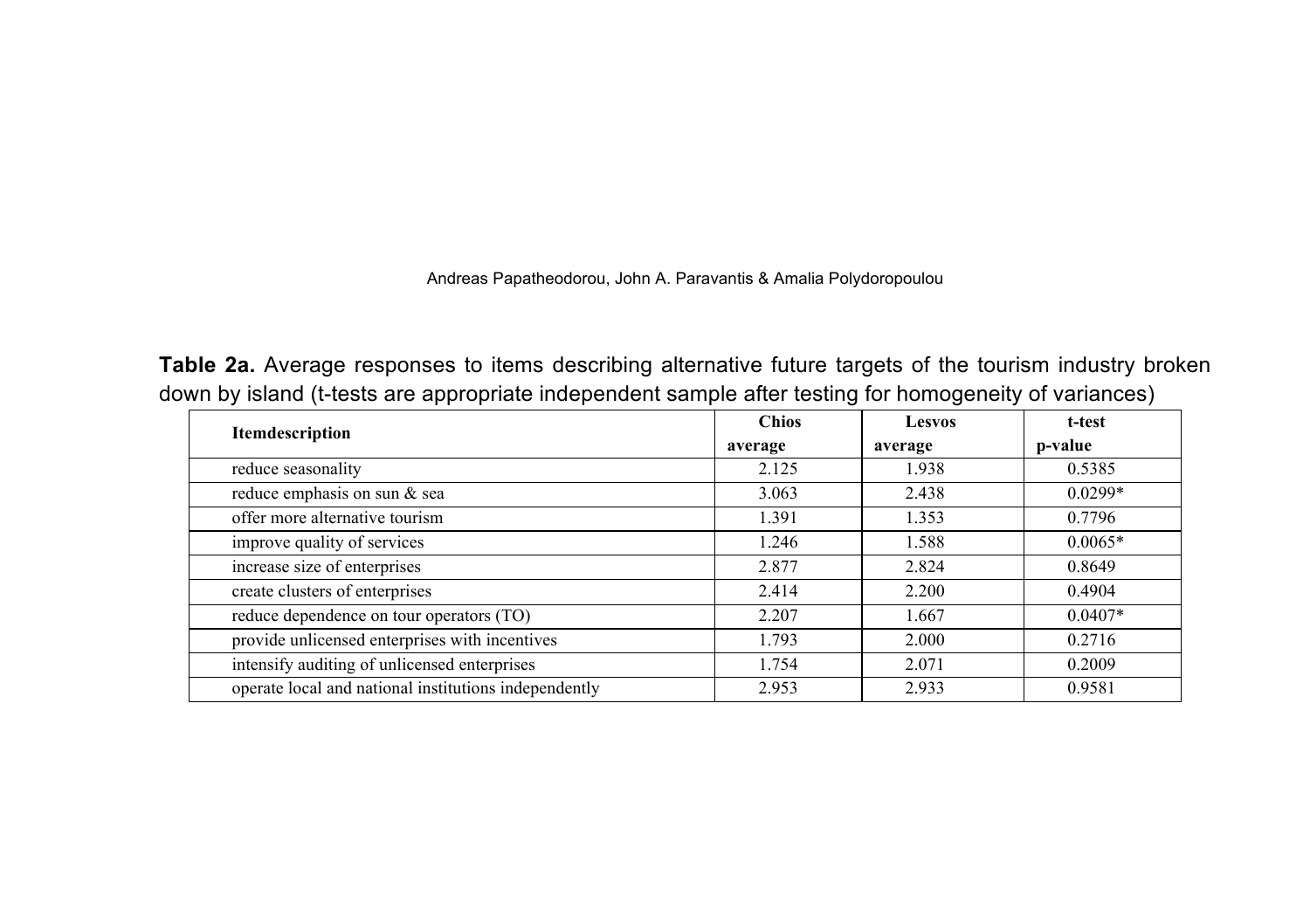**Table 2b.** Average responses to items describing alternative future targets of the tourism industry broken down by profession

| Itemdescription                                                      | public<br>servant | private<br>employee | freelance | student | <b>ANOVA</b><br><b>F-test</b><br>p-value |
|----------------------------------------------------------------------|-------------------|---------------------|-----------|---------|------------------------------------------|
| reduce seasonality                                                   | 2.095             | 2.670               | 1.636     | 2.455   | 0.240                                    |
| reduce emphasis on sun & sea                                         | 2.952             | 3.667               | 2.364     | 3.409   | $0.026*$                                 |
| offer more alternative tourism                                       | 1.238             | 1.000               | 1.455     | 1.478   | 0.190                                    |
| improve quality of services                                          | 1.238             | 1.000               | 1.364     | 1.500   | 0.170                                    |
| increase size of enterprises                                         | 2.810             | 3.000               | 3.091     | 2.667   | 0.770                                    |
| create clusters of enterprises                                       | 2.600             | 3.667               | 2.400     | 2.421   | 0.229                                    |
| reduce dependence on tour operators (TO)                             | 2.100             | 1.667               | 1.778     | 2.400   | 0.317                                    |
| provide unlicensed enterprises with incentives                       | 1.944             | 1.333               | 1.889     | 1.952   | 0.370                                    |
| intensify auditing of unlicensed enterprises                         | 2.105             | 1.333               | 1.889     | 1.636   | 0.195                                    |
| institutions<br>national<br>and<br>local<br>operate<br>independently | 2.952             | 3.333               | 2.900     | 2.783   | 0.881                                    |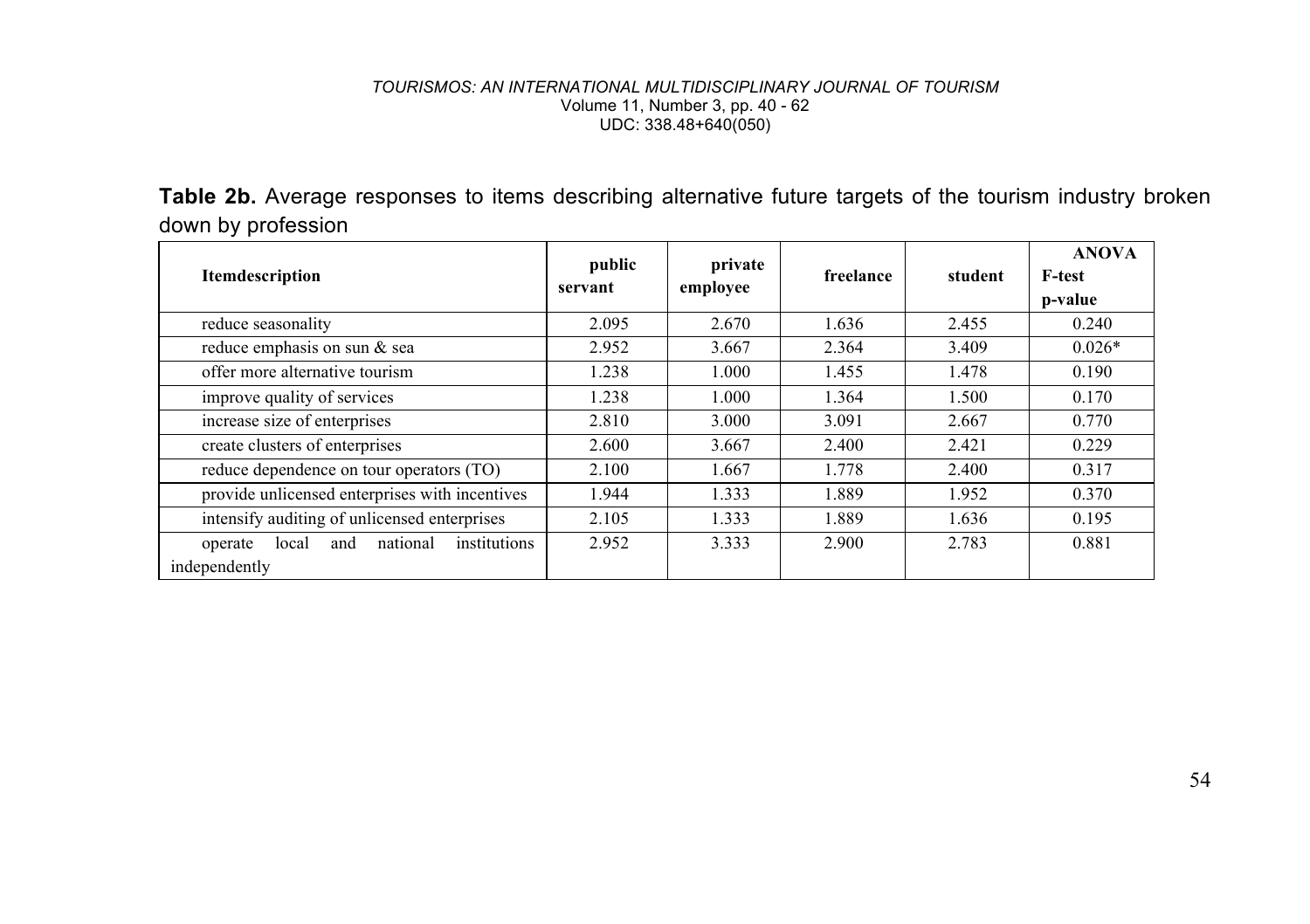Average responses to future target items broken down by profession are shown in Table 2b. Sun and sea scores differently among the different profession groups (at a 95% confidence level), with both private employees and public servants in strong agreement with this target. Of the other items, it is noted that private employees were very keen on creating clusters of enterprises (although not statistically different from the other groups) and private employees, as expected, not at all enthusiastic on intensifying auditing of unlicensed enterprises (at an approximate 80% confidence level).

Finally, to address research question 1c on how green transport may assist the tourism industry, as shown in Figure 3, respondents on the average agreed, in decreasing order of preference, that: tourist enterprises should become bigger (2.95); more unlicensed establishments should become legal (2.70); there should be less emphasis on sun  $\&$  sea tourism (2.51); tourism enterprises should form clusters (2.48); tourism enterprises should become less dependent on tour operators (2.46); tourism should become less seasonal (2.19); cooperation of regional and national authorities should improve (2.03); more emphasis should be afforded to alternative and special interest tourism (1.59); and tourism services should be of higher quality (1.58). The only gender difference was related to green transport reducing emphasis on sun & sea, with female being more enthusiastic than male employees on green transport helping the industry shift focus away from the sun and sea paradigm.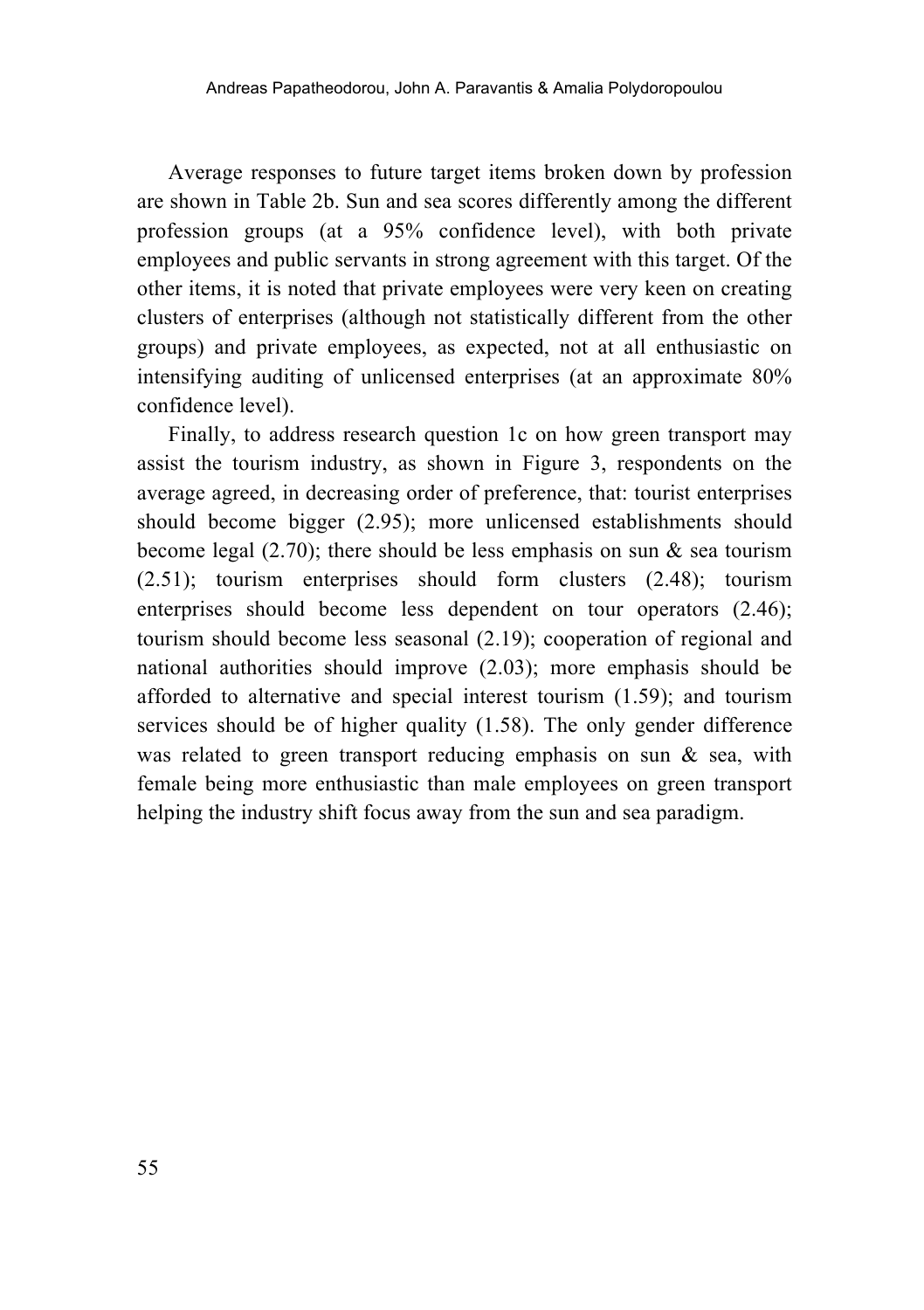

**Figure 3.** Average value of "green transport" responses for both islands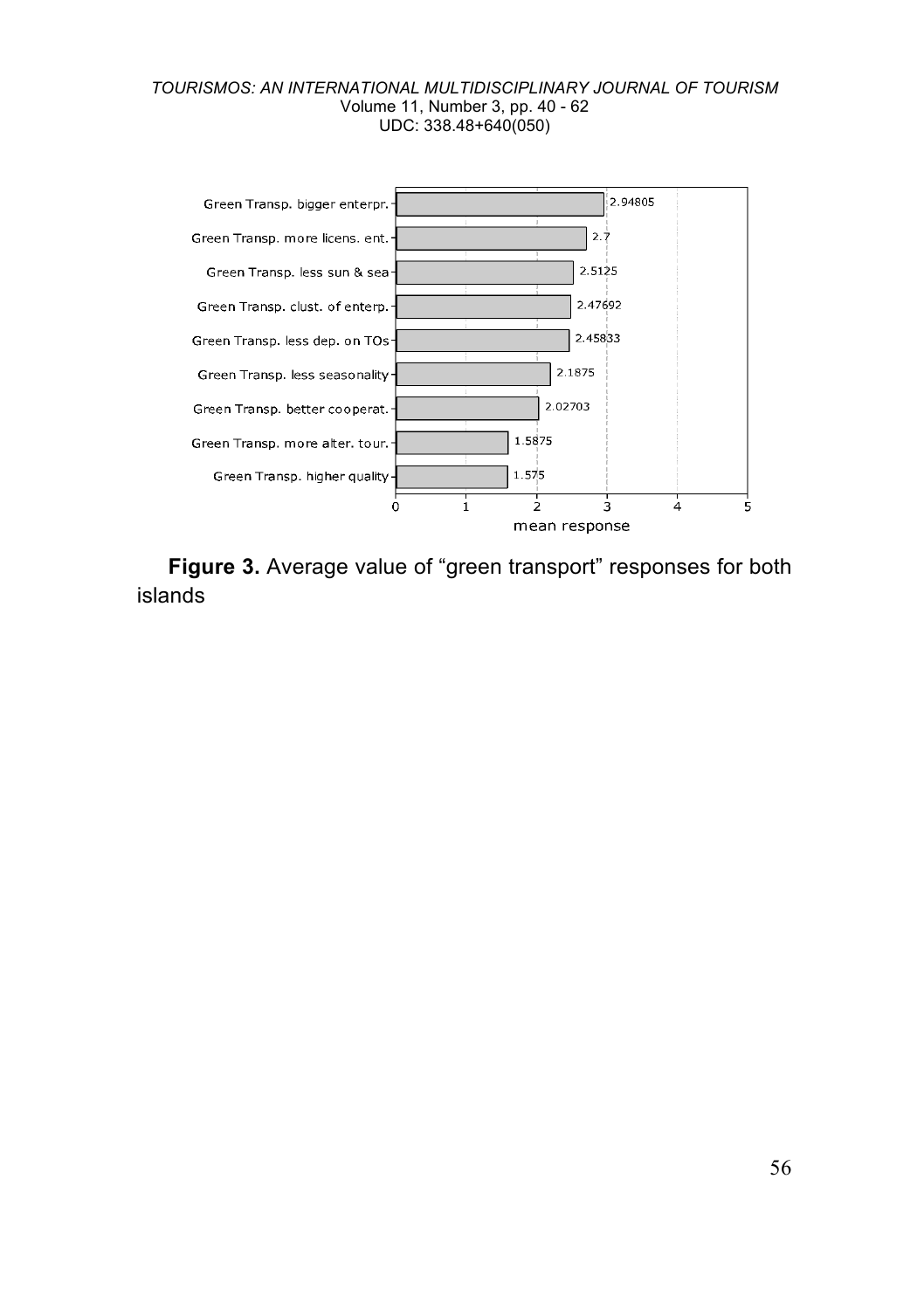Andreas Papatheodorou, John A. Paravantis & Amalia Polydoropoulou

**Table 3a**. Average responses on how green transport may assist the tourism broken down by island (t-tests are appropriate independent sample after testing for homogeneity of variances)

| <b>Itemdescription</b>                               | <b>Chios</b> | Lesvos  | t-test  |
|------------------------------------------------------|--------------|---------|---------|
|                                                      | average      | average | p-value |
| green transport may reduce seasonality               | 2.172        | 2.250   | 0.7622  |
| green transport may reduce emphasis on sun & sea     | 2.540        | 2.412   | 0.6448  |
| green transport may offer more alternative tourism   | 1.540        | 1.765   | 0.3385  |
| green transport may improve quality of services      | 1.540        | 1.706   | 0.4162  |
| green transport may increase size of enterprises     | 2.902        | 3.125   | 0.4295  |
| green transport may create clusters of enterprises   | 2.510        | 2.357   | 0.5640  |
| green transport may reduce dependence on tourist     | 2.421        | 2.600   | 0.5437  |
| operators (TO)                                       |              |         |         |
| unlicensed<br>integrate<br>transport<br>green<br>may | 2.719        | 2.615   | 0.7374  |
| enterprises in the industry                          |              |         |         |
| green transport may improve cooperation between      | 1.949        | 2.333   | 0.1438  |
| local and national institutions                      |              |         |         |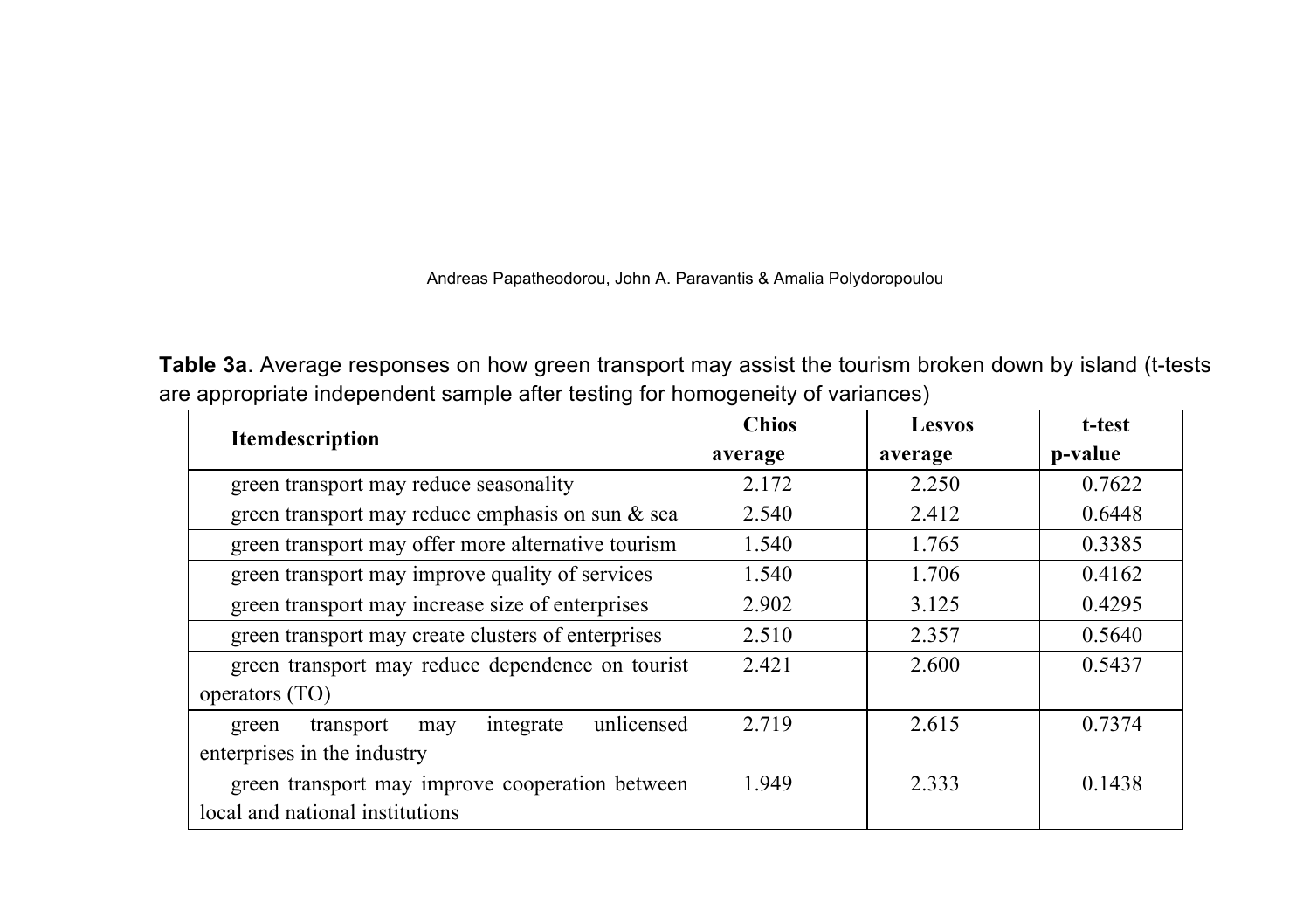| Itemdescription                                                                     | public servant | privat<br>e employee | student | freelan<br>ce | <b>ANOV</b><br>$\mathbf{A}$<br>F-test<br>p-value |
|-------------------------------------------------------------------------------------|----------------|----------------------|---------|---------------|--------------------------------------------------|
| green transport may reduce seasonality                                              | 2.333          | 2.000                | 2.522   | 2.000         | 0.467                                            |
| green transport may reduce emphasis on sun $\&$ sea                                 | 2.476          | 2.000                | 2.909   | 2.455         | 0.294                                            |
| green transport may offer more alternative tourism                                  | 1.762          | 1.000                | 1.636   | 1.636         | 0.335                                            |
| green transport may improve quality of services                                     | 1.762          | 1.000                | 1.609   | 1.455         | 0.379                                            |
| green transport may increase size of enterprises                                    | 2.950          | 3.000                | 2.773   | 3.300         | 0.592                                            |
| green transport may create clusters of enterprises                                  | 2.556          | 3.333                | 2.500   | 2.000         | 0.117                                            |
| green transport may reduce dependence on tourist<br>operators (TO)                  | 2.600          | 2.000                | 2.450   | 2.444         | 0.789                                            |
| unlicensed<br>integrate<br>transport<br>green<br>may<br>enterprises in the industry | 2.737          | 2.667                | 2.947   | 2.500         | 0.704                                            |
| green transport may improve cooperation between<br>local and national institutions  | 2.500          | 2.333                | 1.900   | 1.778         | 0.132                                            |

## **Table 3b.** Average responses on how green transport may assist the tourism broken down by profession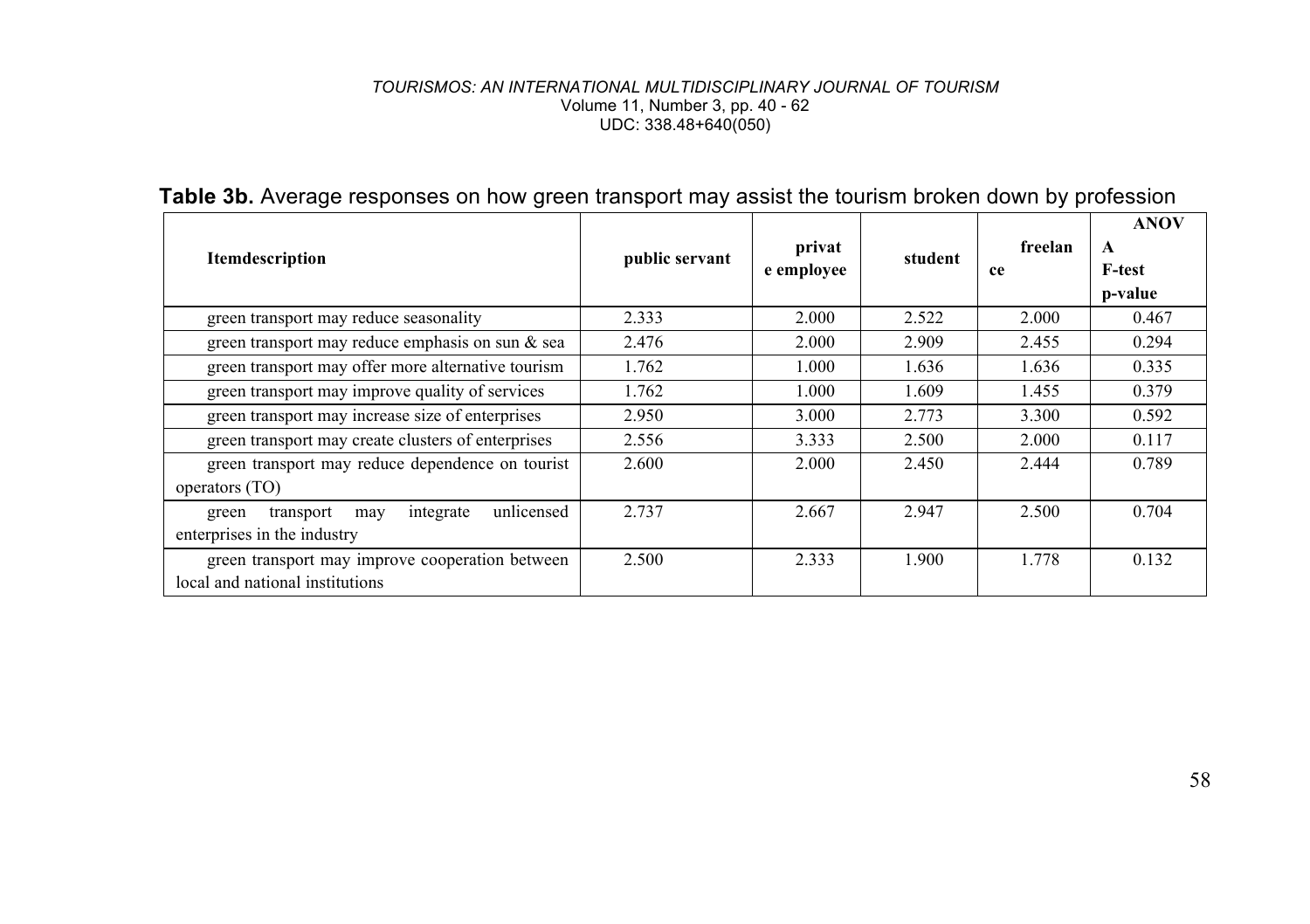On research questions 2c, this time there was no statistically significant difference between the two islands (Table 3a).

On how responses differ among professions, shown in Table 3b, although none of the differences was statistically significant, it is noted that private employees were keener than other professions on creating clusters of enterprises (just short of a 90% confidence level).

To recap the most significant findings in answering research questions 1 and 2, responses to the item group describing current conditions in the field of tourism in Chios and Lesvos indicated that local stakeholders feel that the field is characterized (in order of decreasing strength of conviction) by undesirable seasonality, excessive emphasis on sun and sea, enterprises of too small a size, and unwelcome pressure by tour operators for prices to be cheaper. In addition, responses to items in the group on future targets of the tourism industry indicated that local stakeholders believe (in about equal strength of conviction) that it would be desirable for regional and national authorities to operate independently, less emphasis should be placed on sun and sea tourism, and an increase in the size of tourist enterprises should be sought after. Finally, responses to the item group on how green transport may assist the tourism industry, indicated that local stakeholders agreed (in decreasing strength of conviction) that green transport will help achieve tourist enterprises of bigger size and will aid in more unlicensed establishments becoming legalized; on the other hand, local stakeholders do not expect green transport to be of help in achieving tourism services of higher quality nor that it will be of help in placing more emphasis on alternative and special interest tourism. Some profession groups are keener than others in certain measures and these differences may be exploited when developing and deploying specific green transport measures. All in all, these findings suggest directions for corrective measures and policies.

59 Analysis is rounded up with some thoughts regarding research question 3. The literature reports that the effort to engage green transport in the development of alternative forms of tourism such as ecotourism or agro-tourism, may be enhanced through investments in infrastructure projects such as those exploiting renewable energy sources (RES,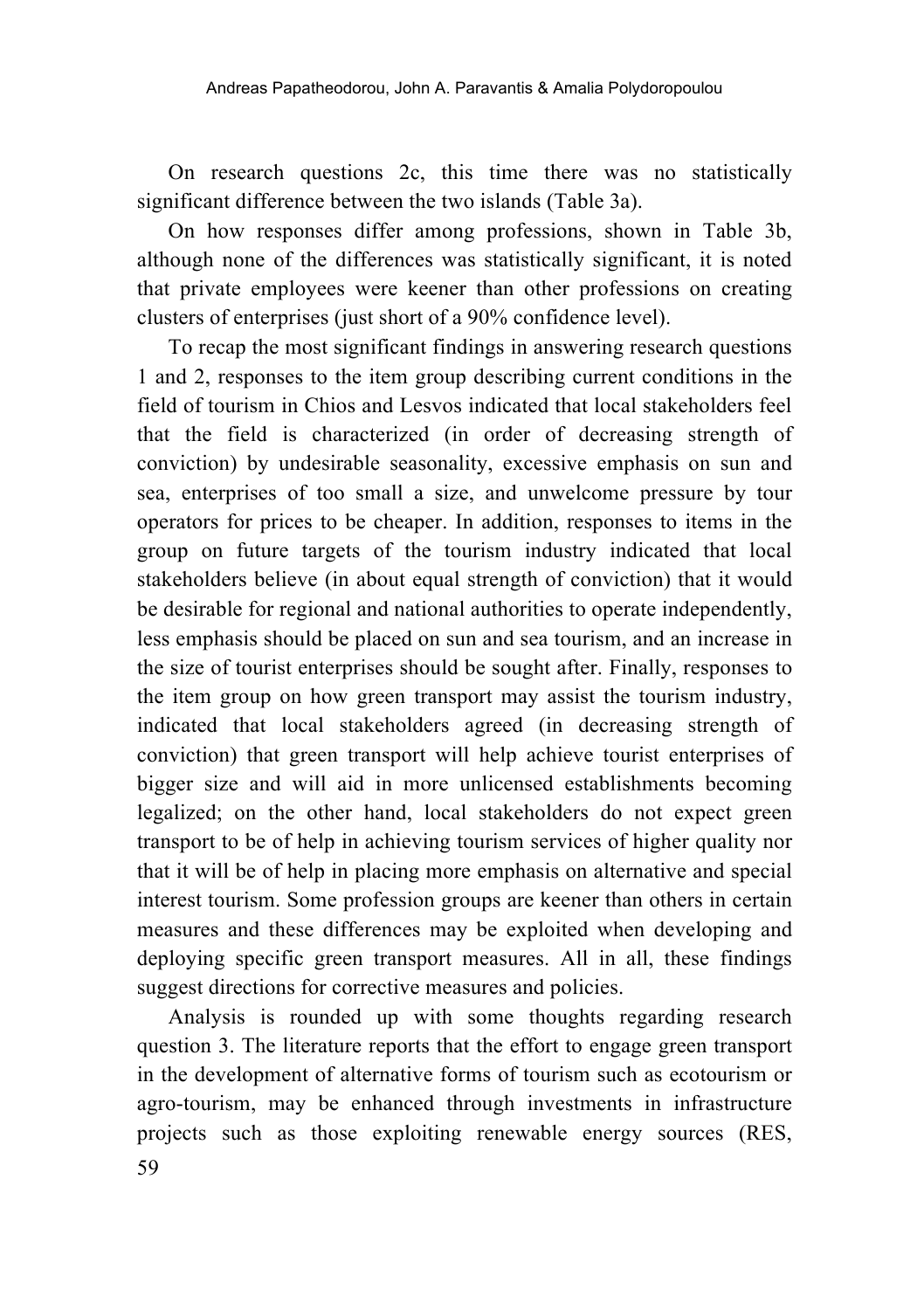Gossling et al., 2005). In fact, the presence of new technologies in the tourist industry, such as RES projects, might attract more visitors and thereby revitalize the economy and improve profitability (Solino et al., 2009). Furthermore, such projects may also reduce the level of internal migration and help decentralization, by providing motives to young people to remain in their hometown and take advantage of its natural resources. In other words, there will be more local development, stimulation of local entrepreneurship, creation of new jobs and attraction of investment funds exploiting local resources (Lehr at al., 2008; Sastresa et al., 2010).

## **CONCLUSION**

The consultation events reviewed herein succeeded in measuring the relative strength of the convictions of stakeholders; showing that they are clear on some issues and skeptical on others and uncovering some differences among profession classes. All in all, it is noted that there are great expectations of green transport in tourism. Findings of this exploratory research will be useful in synthesizing practices that guide local actors in identifying, signifying, valorizing and managing their resources.

Implementing sustainable transport policies is not easy. It is an unfortunate fact that, as Woodcock et al. (2007) and Chapman (2007) point out, good sustainable solutions, such as walking and cycling, are at the same time the least preferred. In way of confirmation, the European Conference of Ministers of Transport's (ECMT) "Sustainable Urban Travel" (SUT) program (1997–2001) sponsored a series of workshops aimed at addressing "why implementation of integrated sustainable policies has proven to be so difficult" (Goldman & Gorham, 2006). It is hoped that the findings of this research will facilitate the implementation of green transport policies in the field of tourism by taking into consideration the attitudes of stakeholders and their role in resolving conflict and creating synergies.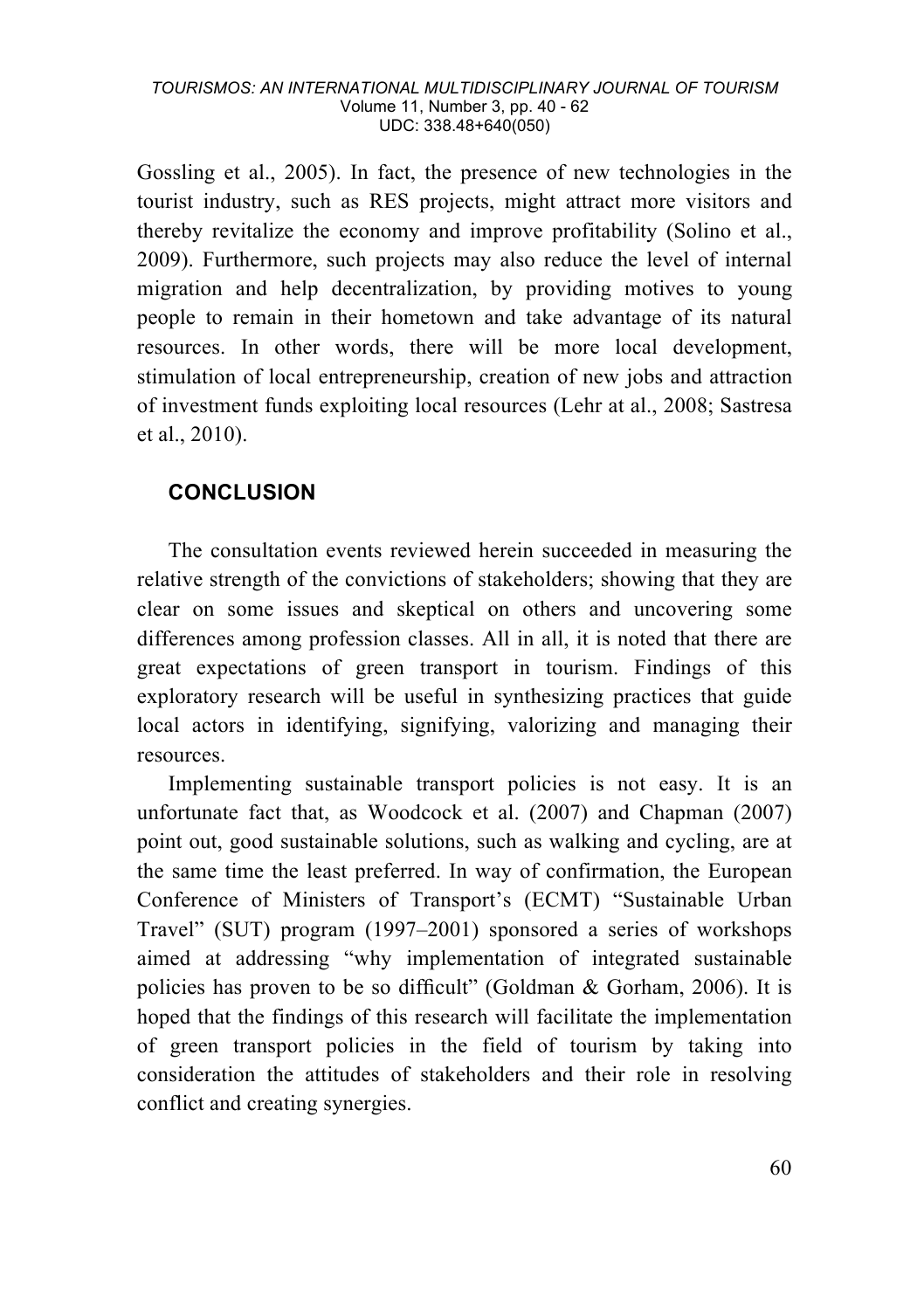Future research could focus on an attempt to distinguish clusters among the stakeholders in order to be able to target green transport policies more efficiently.

### **Acknowledgments**

This research took place in the context of the GreTIA (Green Transport in Island Areas) project. The authors thank Ms Nikoletta Kontoulisand Dr. Elena Stigka for their assistance in searching the literature.

### **REFERENCES**

- Attard, M. 2005. Land Transport Policy in a Small Island State the Case of Malta. *Transport Policy*, 12(1), 23-33.
- Chapman, L. 2007. Transport and Climate Change: A Review. *Journal of Transport Geography*, 15(5), 354-367.
- Coleman, C. 2000. Green Commuter Plans and the Small Employer: An Investigation into the Attitudes and Policy of the Small Employer towards Staff Travel and Green Commuter Plans. *Science*, 7, 139-148.
- Enoch, M. P., & Warren, J. P. 2008. Automobile Use within Selected Island States. *Transportation Research Part A: Policy and Practice*, 42(9), 1208- 1219.
- Gössling S., Kunkel, T., Schumacher, K., Heck, N., Birkemeyer, J., Froese, J., Naber, N. & Schliermann, E. 2005. A Target Group- Specific Approach to 'Green' Power Retailing: Students as Consumers of Renewable Energy.*Renewable & Sustainable Energy Reviews*, 9, 69-8.
- Lehr, U., Nitsch, J., Kratzat, M., Lutz, C. & Edler D. 2008. Renewable Energy And Employment in Germany. *Energy Policy*, 36, 108-117
- Margerum, R. D. 1999. Integrated Environmental Management: The Foundations for Successful Practice. *Environmental Management*, 24(2), 151–166.
- Marinakos, K. & Papatheodorou, A. 2009. Synergies and Conflict between Public Authorities and the Private Sector: The Case of Tourism Development in the Prefecture of Arcadia, Greece. 4th International Scientific Conference *Planning for the Future – Learning from the Past: Contemporary Developments in Tourism, Travel & Hospitality*, Rhodes, Greece